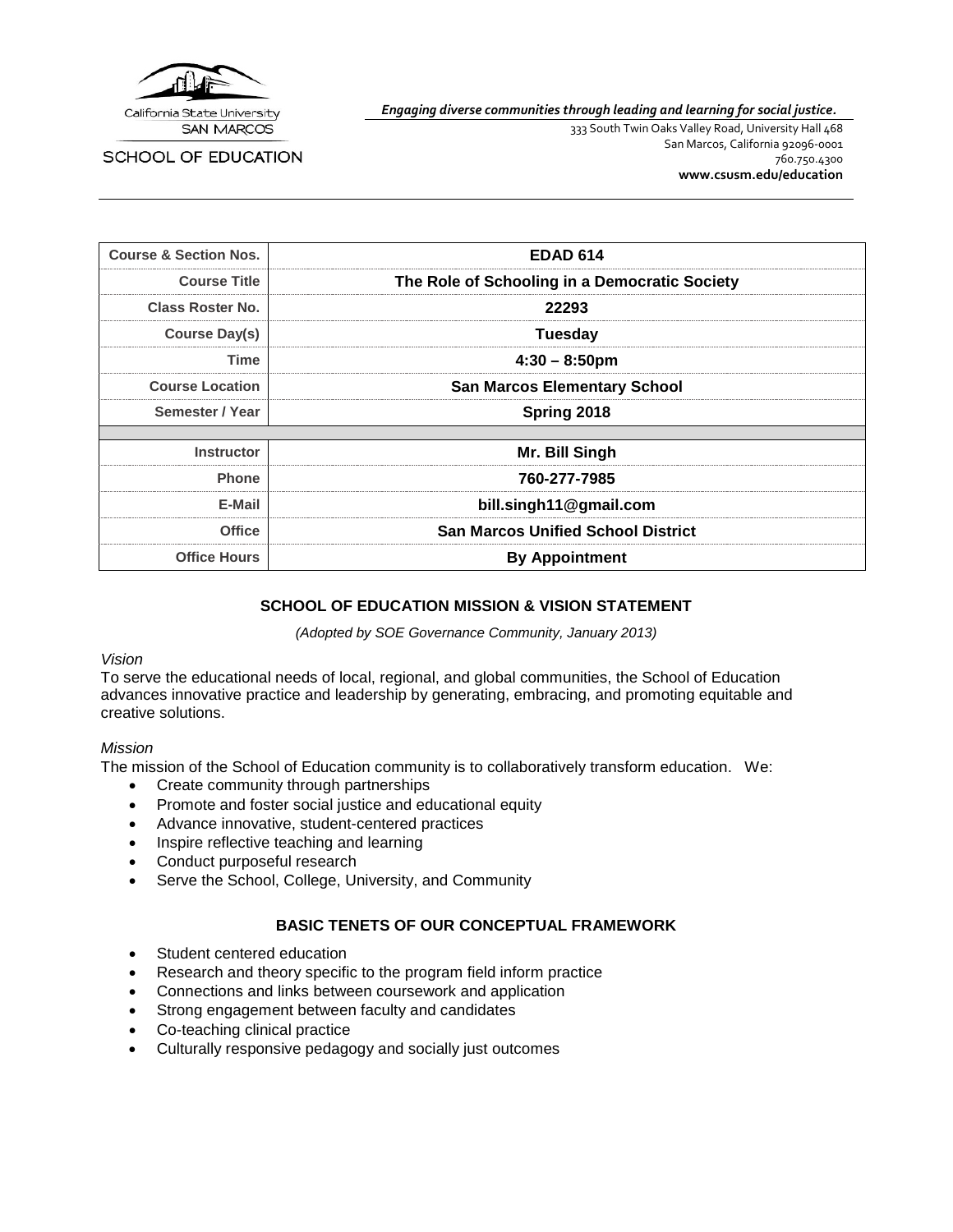# **COURSE DESCRIPTION**

Candidates learn the basic principles of parent, student, and employee due process, personnel practices relative to hiring, evaluation, and discipline of employees, content of collective bargaining agreements, and principles of supervision. May not be taken for credit by students who have received credit for EDAD 634A. Enrollment restricted to students who have obtained consent of instructor.

This course includes opportunities for candidates to learn how historical and philosophical influences, state and federal policy decisions, and prevailing educational practices impact schooling. In addition this course provides candidates an overview of federal and state laws, local policies, and contracts that impact school leaders, all students, teachers, parents, and community partners.

### **Course Objectives**

The course objectives, assignments, student learning outcomes, and assessments have been aligned with the following CCTC standards:

### **Leadership Standards, CCTC, 2013**

This course will provide opportunities for participants to develop their leadership knowledge, skills, and depositions under the following the California Category II Curriculum Standards:

- Program Standard 6: Visionary Leadership: actionable and sustainable vision of teaching and learning that is responsive to the changing context of a given school
- Program Standard 7: Instructional Leadership: knowledge of the standards and the ability to monitor teaching and give feedback
- Program Standard 8: School Improvement Leadership: increases his/her capacity to communicate and lead others in continuous improvement
- Program Standard 9: Professional Learning and Growth Leadership: model and facilitate PD, including collaboration
- Program Standard 10: Organizational and Systems Leadership: understand, align, and integrate organizational structures, including resource management
- Program Standard 11: Community Leadership: communicate about the school and share with a broad range of stakeholders.

# **California Administrator Performance Expectations, CCTC, 2013**

Upon completion of the course, the candidate will demonstrate an understanding of effective leadership practices regarding the following CTC California Administrator Performance Expectations:

- 3. Leading by Example to Promote Implementation of the Vision
- 16. Understanding and Managing the Complex Interaction of All of the School's Systems to Promote Teaching and Learning
- 17. Implementing California School Laws, Guidelines, and Other Relevant Federal, State, and Local Requirements and Regulations

# **Specific Candidate Learning Outcomes**

As part of this course, students will:

- Know and understand how various historical and present federal and state laws and policy have impacted school and district policies as they relate to employee relations, student conduct, and student and parent rights.
- Research specific local issues and policies that are aligned with federal and state laws.
- Examine the personnel management process as a method of meeting legal standards within a diverse organization.
- Be introduced to school law and district governance
- Understand retention, progressive discipline, and dismissal of employees
- Learn FRISK documentation techniques
- **Study** 
	- o Student discipline and safety<br>
	o Special education law
	- Special education law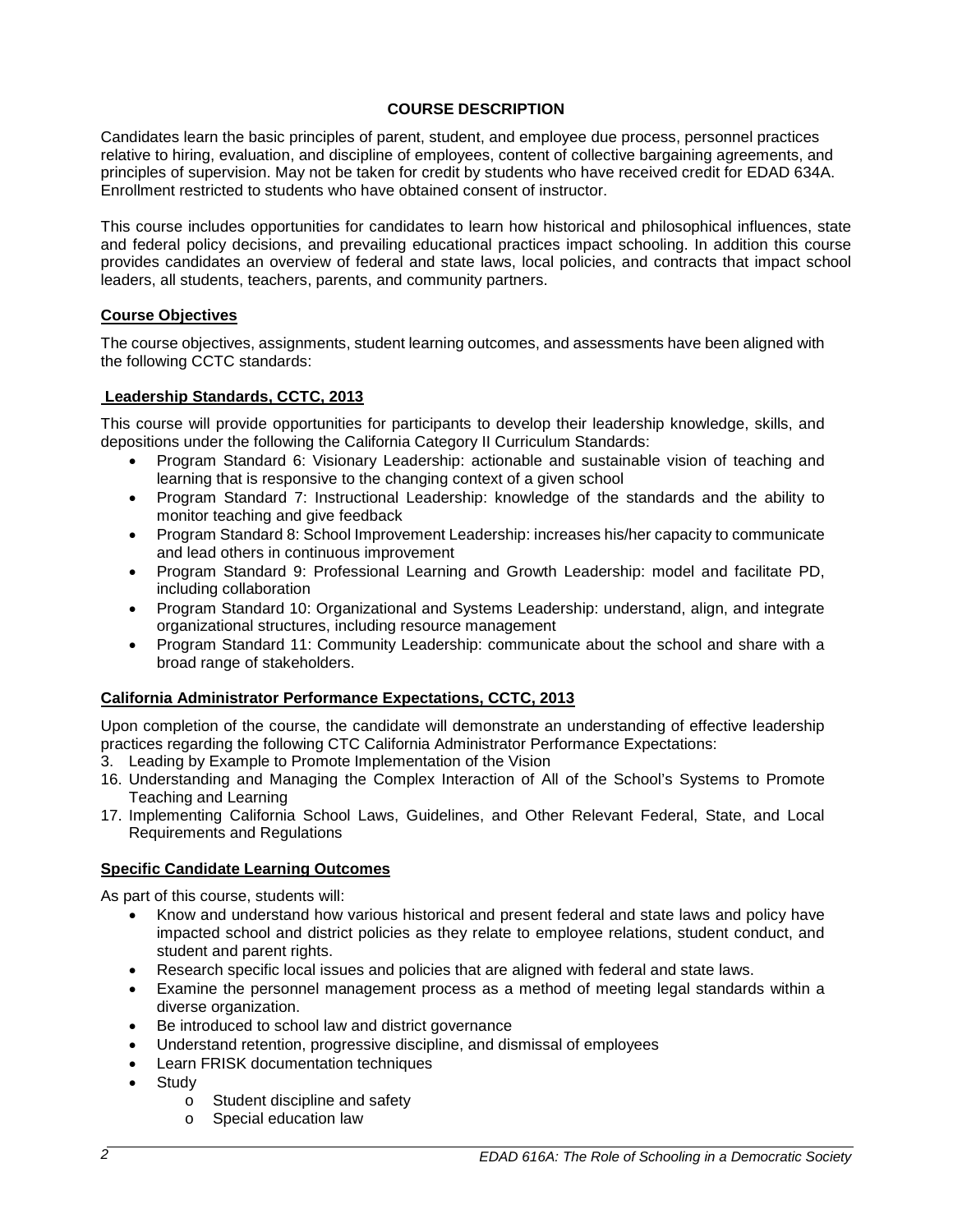- o Harassment, discrimination, freedom of speech law and cases  $\circ$  Religion in the schools
- Religion in the schools
- o Liability and litigation

# **REQUIRED TEXTS, MATERIALS AND/OR ACCOUNTS**

### **REQUIRED TEXTS**

Please purchase, borrow, or log on to the following reference guides prior to the first class:

1. Andelson, S. J. (2001). *FRISK documentation model: Practical guidelines for evaluators in documenting unsatisfactory employee performance*. San Diego, CA: Atkinson, Andelson, Loya, Rudd & Romo. (To purchase book call: (562) 653-3200, or borrow the book from your site administrator.)

2. Essex, Nathan L. (2014. *A Teacher's Pocket Guide to School Law, 3rd Ed.* Upper Saddle River, NY: Pearson Education, Inc.

3. Other readings as assigned.

### **Cougar Courses**

All assignments and reading posts will be submitted through Cougar Courses.

### **Expected Dispositions for the Education Profession**

Education is a profession that has, at its core, certain dispositional attributes that must be acquired and developed. Teaching and working with learners of all ages requires not only specific content knowledge and pedagogical skills, but positive attitudes about multiple dimensions of the profession. The School of Education has identified six dispositions that must be evident in teacher candidates: social justice and equity, collaboration, critical thinking, professional ethics, reflective teaching and learning, and life-long learning. These dispositions have observable actions that will be assessed throughout the preparation program. For each dispositional element, there are three levels of performance - *unacceptable*, *initial target*, and *advanced target*. The description and rubric for the three levels of performance offer measurable behaviors and examples.

The assessment is designed to provide candidates with ongoing feedback for their growth in professional dispositions and includes a self-assessment by the candidate. The dispositions and rubric are presented, explained and assessed in one or more designated courses in each program as well as in clinical practice. Based upon assessment feedback candidates will compose a reflection that becomes part of the candidate's Teaching Performance Expectation portfolio. Candidates are expected to meet the level of *initial target* during the program.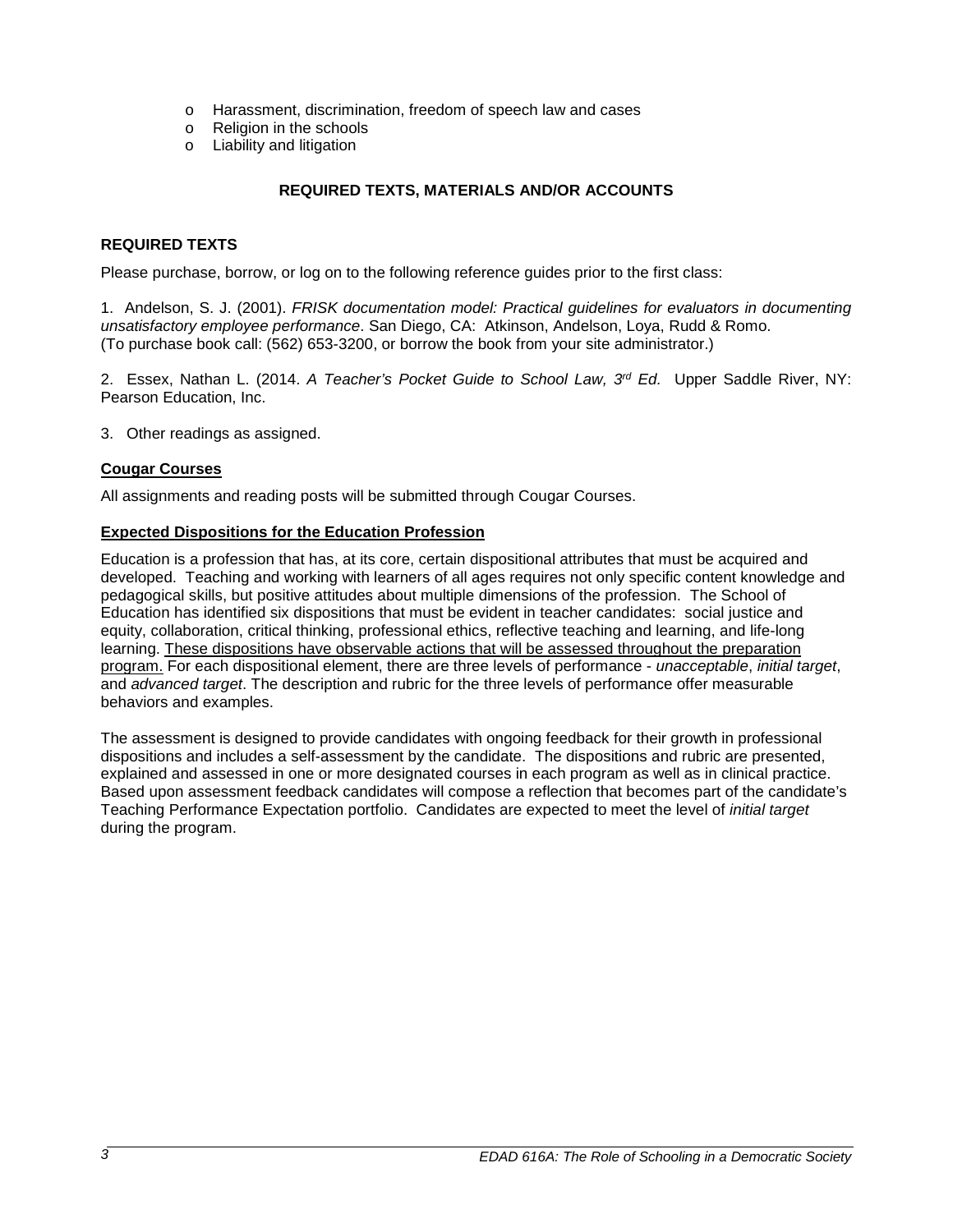# **SCHEDULE/COURSE OUTLINE**

| <b>Class</b><br><b>Date</b> | <b>Assignment Due</b>                                                                                                                                                                                   | <b>Topic</b>                                                                                                                                                                                                                                                                                                                                                                                   |
|-----------------------------|---------------------------------------------------------------------------------------------------------------------------------------------------------------------------------------------------------|------------------------------------------------------------------------------------------------------------------------------------------------------------------------------------------------------------------------------------------------------------------------------------------------------------------------------------------------------------------------------------------------|
| 3/20                        | <b>Readings</b><br>Essex: Chapters 3 (pgs. 28-58),<br>4 (pgs. 41-58), and 6 (pgs. 83-95)<br>Reading Posts due by: 3/19 at 5pm<br>*School/District Legal<br><b>Documents</b><br>Documents/Scavenger Hunt | <b>Education Leadership in a Changing World and</b><br><b>Supports for Students</b><br>~Laws protecting students including: student freedoms,<br>due process, student records and cases involving other<br>disenfranchised groups<br>PP-Students Search and Seizure<br>Develop students interview questions and go over Admin<br>Interview paper                                               |
| 4/10                        | <b>Readings</b><br>Essex: Chapters 2 (pgs.21-23),<br>4 (pgs. 59-65), 5 (pgs. 68-74),<br>7(pgs. 96-106)<br>Reading Posts due by: 4/9 at 5pm                                                              | <b>Student Safety, Discipline and School Success</b><br><b>Strategies</b><br>~Developing a safe school: bullying prevention,<br>mandatory child abuse reporting, ADA, SART, SARB,<br>Healthy Kids Survey, Safe Place To Learn Poster and<br>Safe Schools Plan<br>~Special Education laws and 504's<br>~Technology challenges and the new frontier<br>Choose project topics presentation topics |
| 4/17                        | <b>Readings</b><br>Chapter Essex: Chapter 4 (pgs. 59-<br>61), 5 (pgs. 75-82), 7(pgs. 106-<br>115)<br>Reading Posts due by: 4/16 at 5pm<br>*Student Interview Paper                                      | <b>Student Discipline/Due Process and Parent Rights</b><br>~Student Behavior codes, suspension, expulsion and<br>other means of correction options<br>~Review and evaluation of individual school handbooks<br>and behavior codes<br>Mock sample parent AP conversations<br>PP-Suspension / Expulsion processes                                                                                |
| 4/24                        | Readings<br>Essex: Chapters 8 and 9<br>Reading Posts due by: 4/23 at 5pm<br>*Administrative Interview Paper                                                                                             | <b>Human Resources 101</b><br>~Recruitment, selection and interviews of certificated and<br>classified personnel<br>~Harassment and discrimination issues/trainings and<br>enforcement<br>~Teacher responsibility, liability and family leave<br>PP-Personnel 101                                                                                                                              |
| 5/1                         | <b>Readings</b><br><b>FRISK Manuel</b><br>Essex: Chapter 11<br>Reading Posts due by: 4/30 at 5pm<br>* <sup>1</sup> / <sub>2</sub> Projects and Presentations                                            | <b>Employee Evaluation and Discipline</b><br>~Investigations, documentation, due process, dismissal<br>(FRISK)<br>~Evaluations for Certificated, Classified and temporary<br>employees<br>~PAR and Employee Improvement Plans<br>PP-Employee Discipline/FRISK and FRISK activity                                                                                                               |
| 5/8                         | Readings<br>Essex: Chapter 1, 2(pgs.24-27), all<br>of 10<br>Reading Posts due by: 5/7 at 5pm<br>* <sup>1</sup> / <sub>2</sub> Projects and Presentations<br>*Final Portfolio check                      | <b>Guiding the Professional Growth of Staff</b><br>~Educating staff and students on rules and laws<br>~Developing a Professional Learning Community<br>~Developing Administrators<br>PP-Parents gone wild and laws to assist staff                                                                                                                                                             |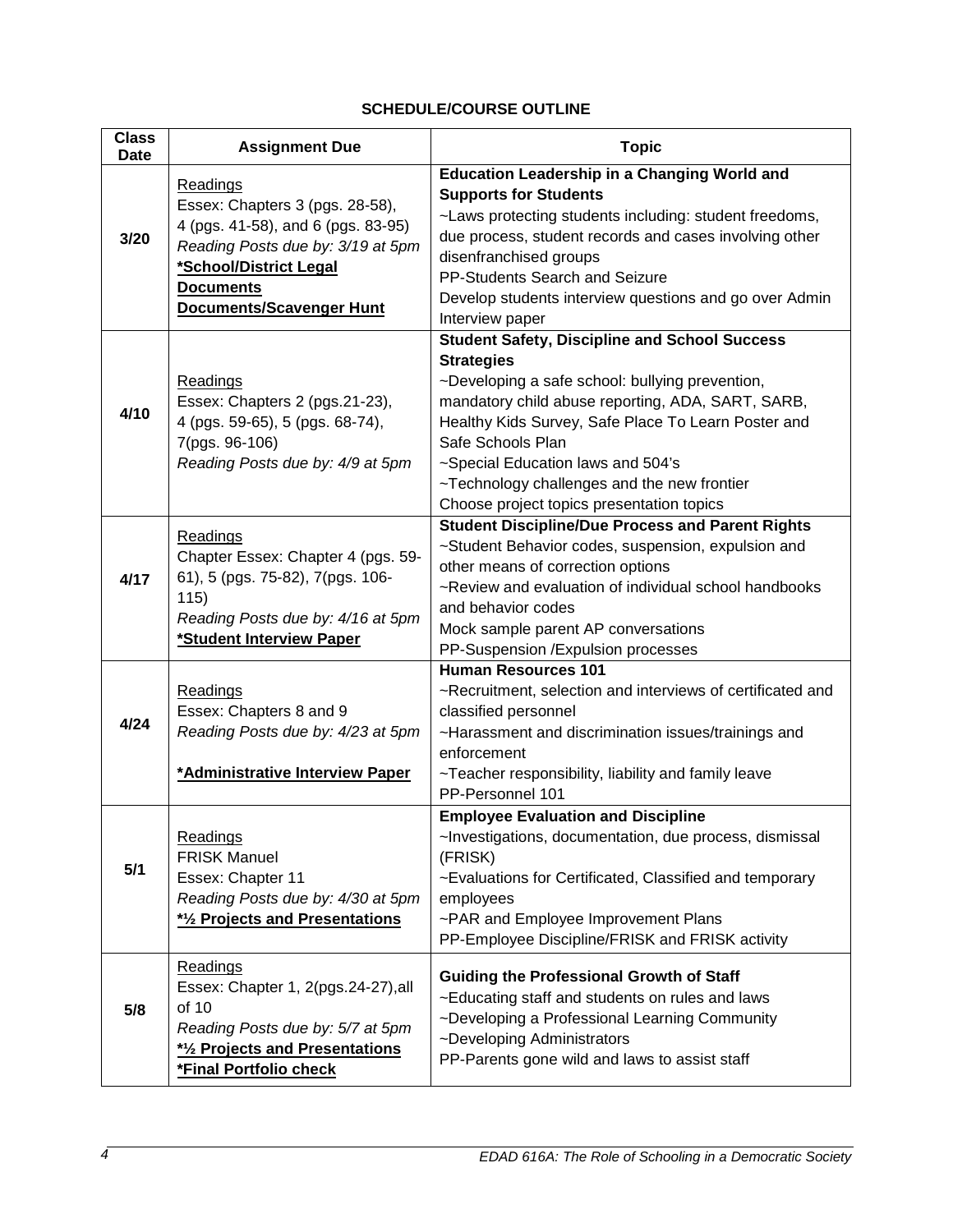# **COURSE REQUIREMENTS AND GRADED COURSE COMPONENTS**

# **ASSIGNMENTS**

# **Assignment #1: Attendance and Participation: (20 Points)**

100% attendance and full engagement in every class.

### **Assignment #2: Reading Notes and Posts: (15 points)**

The nature of this class relies heavily on classroom dialogue. Therefore attendance and preparation for class are essential. Written reading response notes and posts to Cougar Courses page are designed to assess preparedness for class will be due the Sunday evening (before 5 PM) before each class session. Reading notes/posts will reflect your thoughts on assigned readings for that date. Individual reading notes/posts are not graded; rather their timely completions are noted and credit is given on the basis of having completed the assignment for the semester. Reading notes/posts will not be accepted late.

#### **Assignment #3: Authentic Documents Collection/Portfolio (Hardcopies): (15 points)**

Collect, organize, and review the following copies of district documents: your district mission statement, your school board member names and meeting dates, the student/parent handbook, the district's collective bargaining agreement/contract with certificated employees that describes the following: work year, work days, work hours, class size, payment of union dues, teacher job sharing, and teacher evaluation. Also include the district employee discrimination protections, homework policy, a teacher job description, a teacher evaluation form, a student discipline referral form, a student suspension form, a child abuse report form, and a special education referral form. We will refer to these documents in class discussions. You will need these documents and the class handouts, notes, etc., in your final portfolio. *(Due March 20, the first day of class and final check on May 8, 15 points)*

#### **Assignment #4: Interview three students in three different grade levels: (15 points)**

Conduct an interview with three students regarding what makes an effective school administrator. Write a 2-3 page paper summarizing the interviews and your reflection on the points they discussed. Possible questions will be discussed at our first class. It is beneficial to get some common class questions based on the grade level of the students you will be interviewing. The students' names are not to be used in your reflection. (Due April 17)

#### **Assignment #5: Interview a Site or District Administrator: (15 Points)**

Conduct an interview of a site administrator or district HR administrator regarding the resources and support to implement school law. Write a 2-3 page paper summarizing the interview and your reflection on the key points. *(Due April 24, 20 points)*

Possible interview questions are:

- 1. How do you access current information about school law?
- 2. What are the legal areas that you come across the most in your position?
- 3. What are important legal points that you keep in mind as you:
	- a. Evaluate personnel?
	- b. Communicate with parents?
	- c. Discipline students?
- 4. What topics or situations do you get advice on from your district's Human Recourse and/or Student Services Department? Please get at least three examples.
- 5. How do you document incidents that could be litigious? What type of documents do you put in your site file as opposed to the personnel file?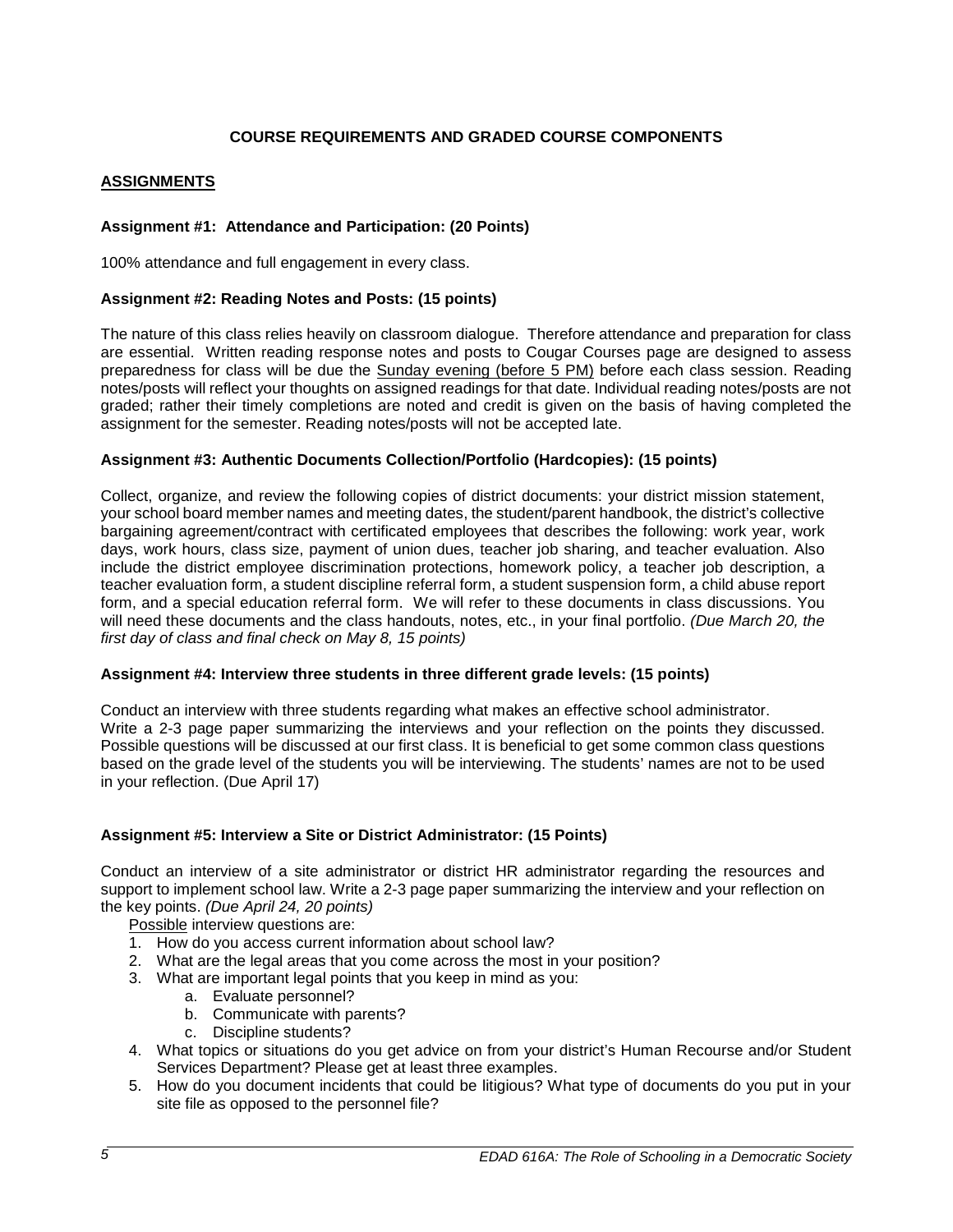- 6. Have you been trained in FRISK and do you use the method to document improper faculty and staff behavior? If not, what guidelines or protocols do you use when documenting employees?
- 7. What advice can you give me on the knowledge and implementation of school law as an aspiring administrator?

### **Assignment #6**: **Paper and Oral Presentation (20 points)**

You will complete one research-based project that will consist of a written report and a class presentation on a topic selected from a list provided by the instructor. The presentation should include support "handouts" provided to the class. The class presentation should be 10 minutes in length. The written report should be 3-4 pages in length. (Due May 1 and May 8)

# **Grading Standards**

Work will be graded using points listed above. The overall grade for the course will be based on total points received using the following scale:

- A 90-100 Points
- B 80-89 Points
- C 70-79 Points
- D 60-69 Points
- F Below 60 Points (or missing more than 80% of class time)

# **Final Exam**

The paper and oral presentation will serve as the final exam for this course.

# **School of Education Attendance Policy**

Due to the dynamic and interactive nature of courses in the School of Education, all candidates are expected to attend all classes and participate actively. **At a minimum, candidates must attend more than 80% of class time, or s/he may not receive a passing grade for the course at the discretion of the instructor. Individual instructors may adopt more stringent attendance requirements.** Should the candidate have extenuating circumstances, s/he should contact the instructor as soon as possible. *(Adopted by the COE Governance Community, December 1997).*

#### **To receive a passing grade for this course, students may miss no more than one class session.**

#### **Policy on Late/Missed Work**

Generally, work will not be accepted late. However, if you have extenuating circumstances, please discuss it with the instructor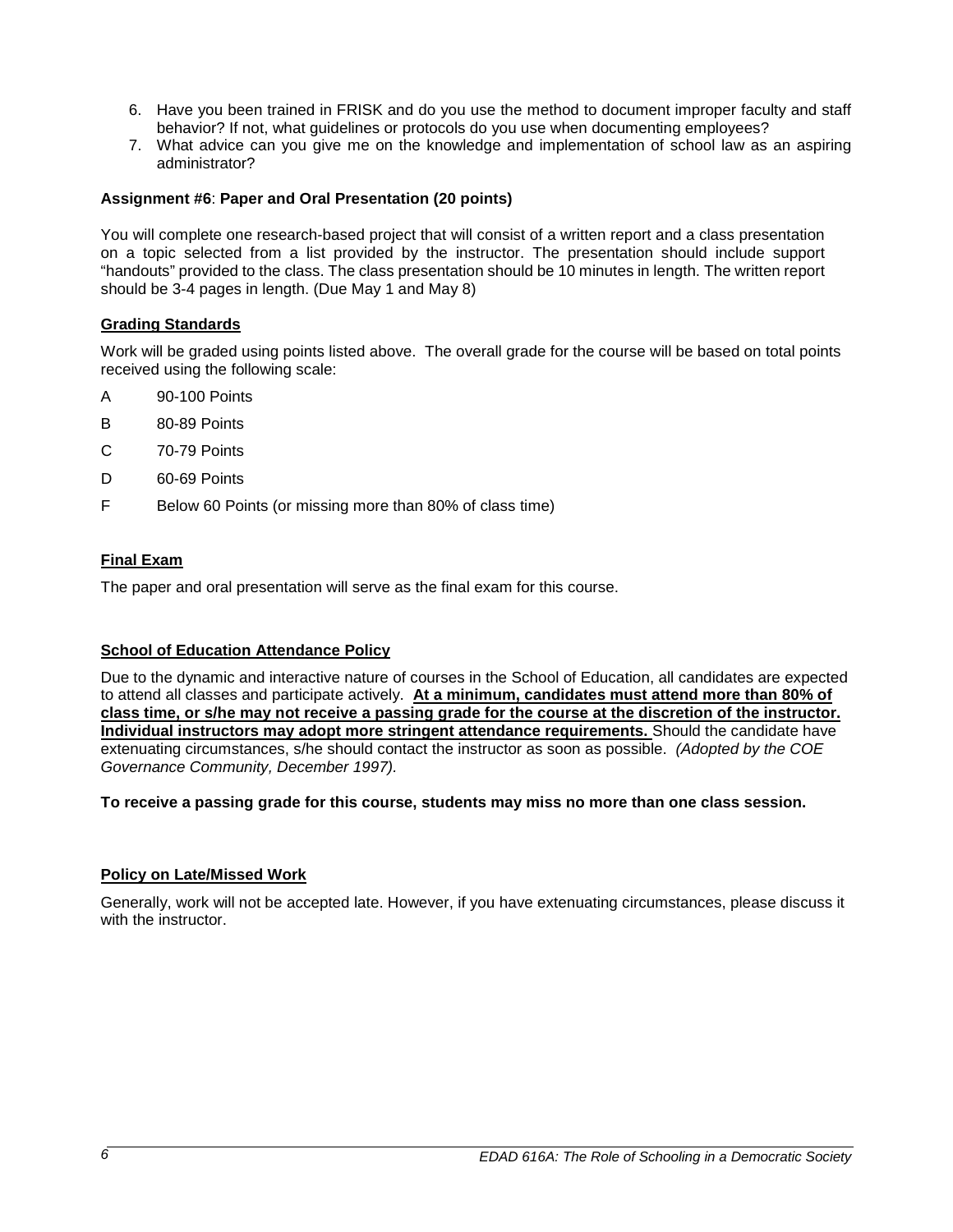# **GENERAL CONSIDERATIONS**

# **CSUSM Academic Honesty Policy**

Students will be expected to adhere to standards of academic honesty and integrity, as outlined in the Student Academic Honesty Policy. All assignments must be original work, clear and error-free. All ideas/material that are borrowed from other sources must have appropriate references to the original sources. Any quoted material should give credit to the source and be punctuated accordingly.

Academic Honesty and Integrity: Students are responsible for honest completion and representation of their work. Your course catalog details the ethical standards and penalties for infractions. There will be zero tolerance for infractions. If you believe there has been an infraction by someone in the class, please bring it to the instructor's attention. The instructor reserves the right to discipline any student for academic dishonesty, in accordance with the general rules and regulations of the university. Disciplinary action may include the lowering of grades and/or the assignment of a failing grade for an exam, assignment, or the class as a whole.

Incidents of Academic Dishonesty will be reported to the Dean of Students. Sanctions at the University level may include suspension or expulsion from the University.

Refer to the full Academic Honesty Policy at: [http://www.csusm.edu/policies/active/documents/Academic\\_Honesty\\_Policy.html](http://www.csusm.edu/policies/active/documents/Academic_Honesty_Policy.html)

### **Plagiarism**

As an educator, it is expected that each candidate (course participant) will do his/her own work, and contribute equally to group projects and processes. Plagiarism or cheating is unacceptable under any circumstances. If you are in doubt about whether your work is paraphrased or plagiarized see the Plagiarism Prevention for Students website [http://library.csusm.edu/plagiarism/index.html.](http://library.csusm.edu/plagiarism/index.html) If there are questions about academic honesty, please consult the University catalog.

# **Students with Disabilities Requiring Reasonable Accommodations**

Students with disabilities who require reasonable accommodations must seek approval for services by providing appropriate and recent documentation to the Office of Disability Support Services (DSS). This office is in Craven Hall 4300, contact by phone at [\(760\) 750-4905,](tel:(760)%20750-4905) or TTY [\(760\) 750-4909.](tel:(760)%20750-4909) Students authorized by DSS to receive reasonable accommodations should meet with their instructor during office hours. Alternatively, in order to ensure confidentiality, in a more private setting.

# **Credit Hour Policy Statement**

Students are expected to spend a minimum of two hours outside of the classroom each week for each unit of credit engaged in learning.

# **All University Writing Requirement**

This course meets the university requirements of 2500 words. Students are expected to write at the graduate studies level. Specific required writing assignments are explained in the course assignments section.

# **Electronic Communication Protocol**

Electronic correspondence is a part of your professional interactions. If you need to contact the instructor, email is often the easiest way to do so. It is my intention to respond to all received e-mails in a timely manner. Please be reminded that e-mail and on-line discussions are a very specific form of communication, with their